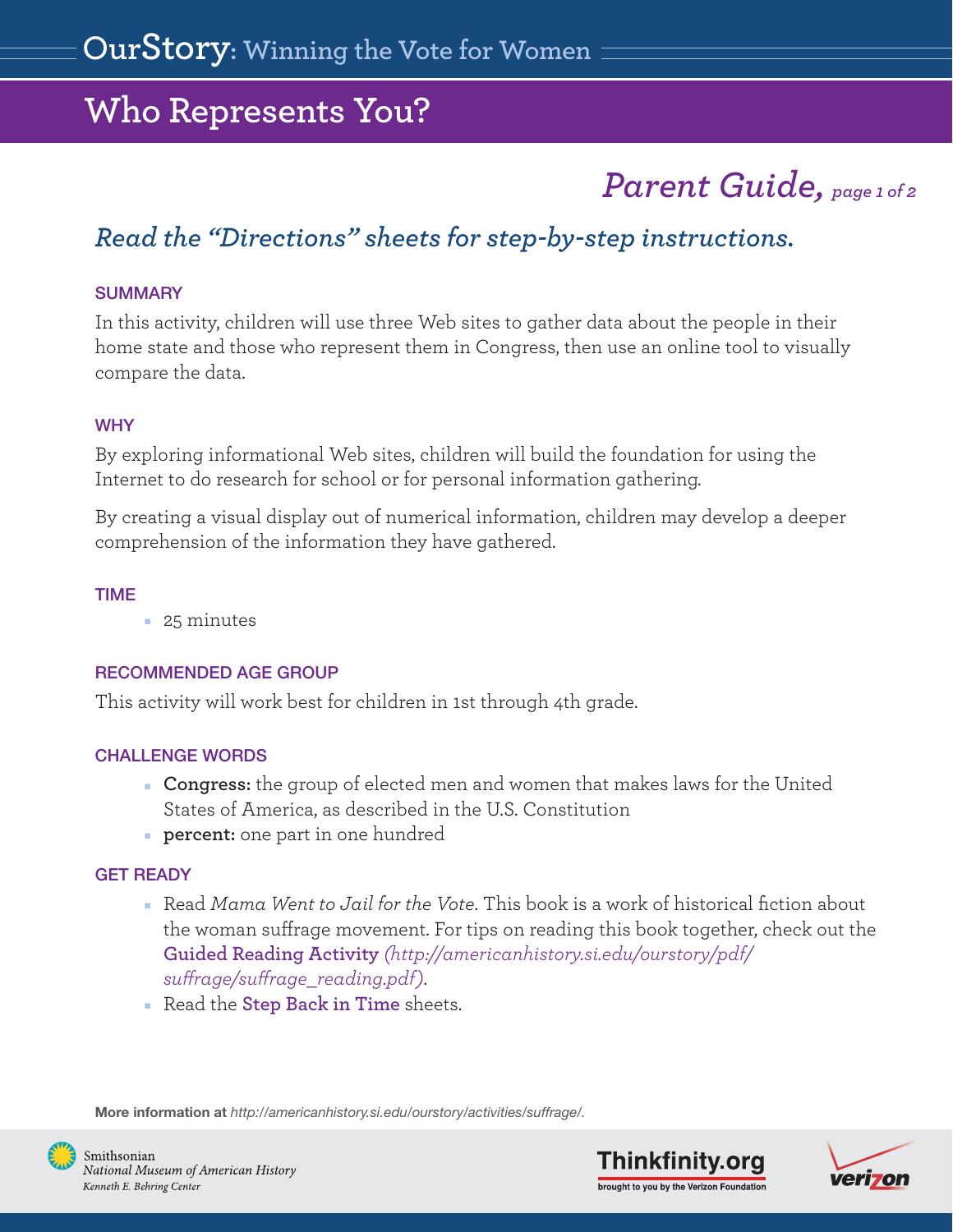*Parent Guide, page 2 of 2*

#### YOU NEED

- **[Directions](#page-4-0)** sheets *(attached)*
- **[Step Back in Time](#page-2-0)** sheets *(attached)*
- **[ThinkAbout](#page-8-0)** sheet *(attached)*
- Computer with Internet access
- *Mama Went to Jail for the Vote* book *(optional)*

More information at *http://americanhistory.si.edu/ourstory/activities/suffrage/.*





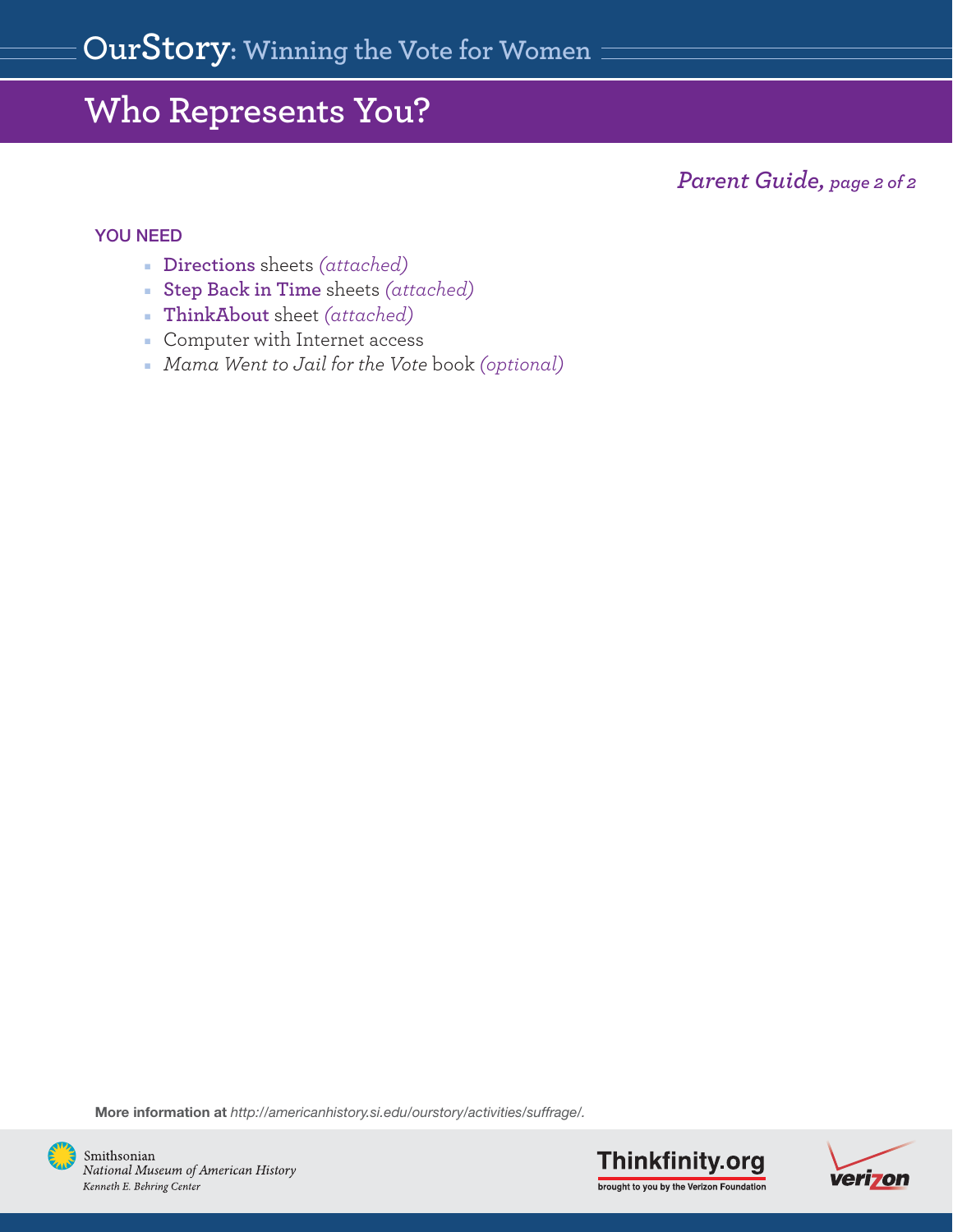# *Step Back in Time, page 1 of 2*

### <span id="page-2-0"></span>**[For more information, visit the National Museum of American History Web site](http://americanhistory.si.edu/ourstory/activities/suffrage/)**   $http://americanhistory.sizedu/our story/activities/suffrage/$ .

oting is one of the main ways that people can direct the government and change laws. V

Women had voted in some colonies and early states but after 1807 no women could vote in the United States. In 1848 a group of women, and men, concerned with women's right held a convention and signed the Declaration of Sentiments. The Declaration was modeled after the Declaration of Independence and demanded rights for women, including the right to vote. Despite their efforts, women could only vote in nine states by the time the parade in this story takes place.



 Jailed for Freedom pin The National Museum of American History owns three "Jailed for Freedom" pins that belonged to Lucille Calmes, Amelia Walker, and Alice Paul.

Woman suffragists were the first group to organize pickets outside of the White House. They created banners and stood



 Mama voting at the precinct from *Mama Went to Jail for the Vote*

outside the White House gates to show the signs to the President and members of the public. Although they were peaceful, some who disagreed with their protests sometimes started fights and hurt the suffragists.

Throughout the woman suffrage movement, over 150 suffragists were put in jail, mostly in Virginia and Washington, D.C. Life in the jails was tough and dirty, and the women weren't treated well. Some women wanted to show the American public how unfair it was that they were in jail, so they refused to eat while behind bars. They were





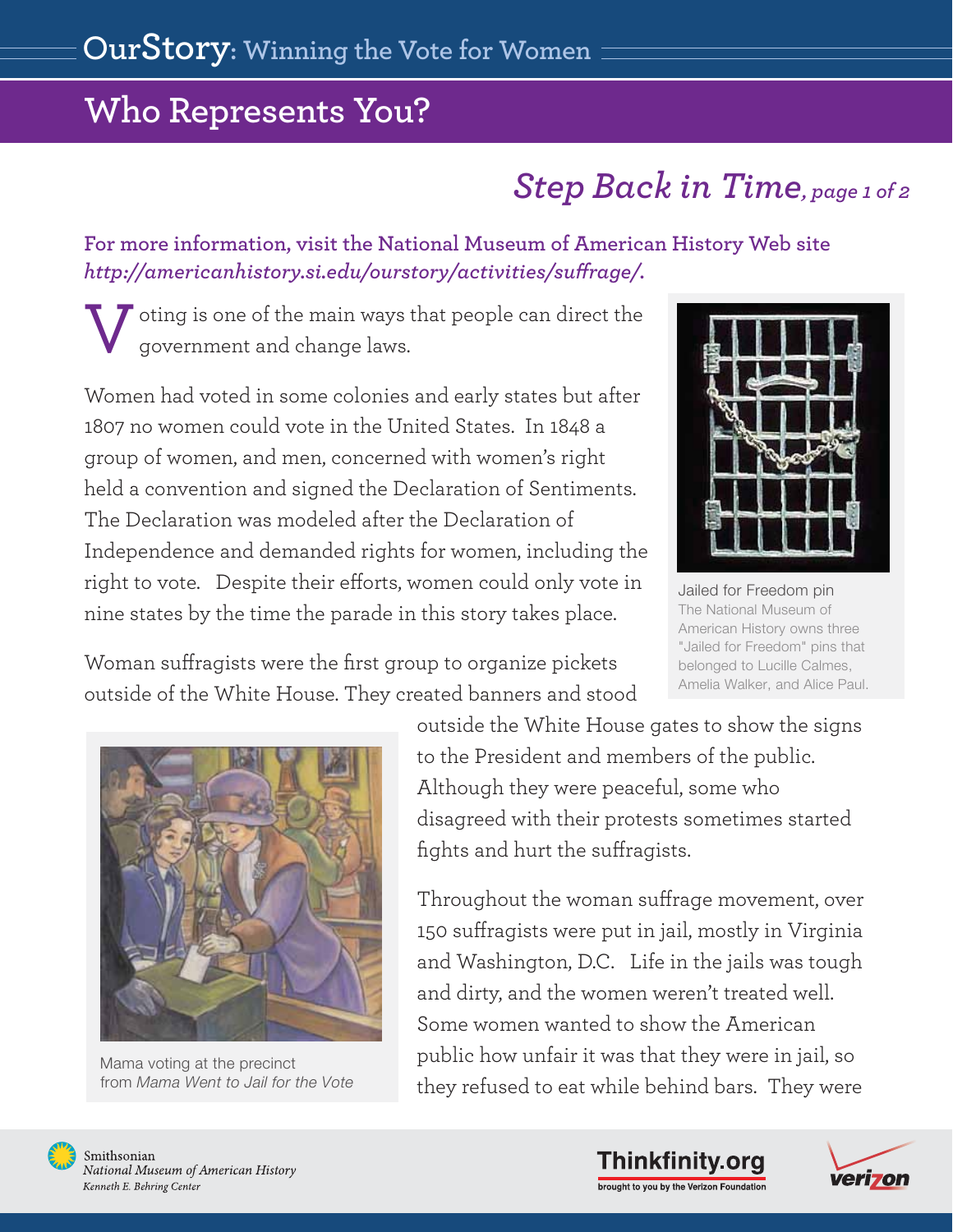### *Step Back in Time, page 2 of 2*

forcibly fed by their jailers. After they were let out of jail, the suffragists were given special "Jailed for Freedom" pins, to show proudly that they had stayed in jail to help get the right to vote for women.

Alice Paul, one of the leaders in the protests, had been a part of the woman suffrage movement in England. When she came back to the United States, she reused some of the strong British tactics in the American woman suffrage movement.

It took many years for the woman suffrage movement to change the minds of lawmakers and the public; but finally, in August 1920, the United States Constitution was amended to protect women's right to vote.

The woman suffrage movement's nonviolent protests were sources of inspiration for Mohandas Gandhi, while he worked for independence in India, and Dr. Martin Luther King Jr., while he worked for equal rights during the civil rights movement in the United States.

*amended:* changed the words and often the meaning of a law

*movement:* a series of organized activities in which many people work together to do or achieve something

*tactics:* an action or method that is planned and used to achieve a particular goal

#### *Mama Went to Jail for the Vote* is a work of historical fiction.

In historical fiction, make-believe stories are set against a backdrop of real events or incorporate them into the story. This means that sometimes things are changed to suit the story or make it more dramatic.

Although there was a woman on a white horse in the suffrage parade it wasn't really Mama. The rider was a Washington lawyer named Inez Milholland Boissevain. When she later died while traveling to promote woman suffrage she was considered to be a martyr to the cause.

Purple, white, and yellow were the colors used in the parades and by the pickets of the National Woman's Party although purple, white, and green were used in other places like New York and Connecticut.





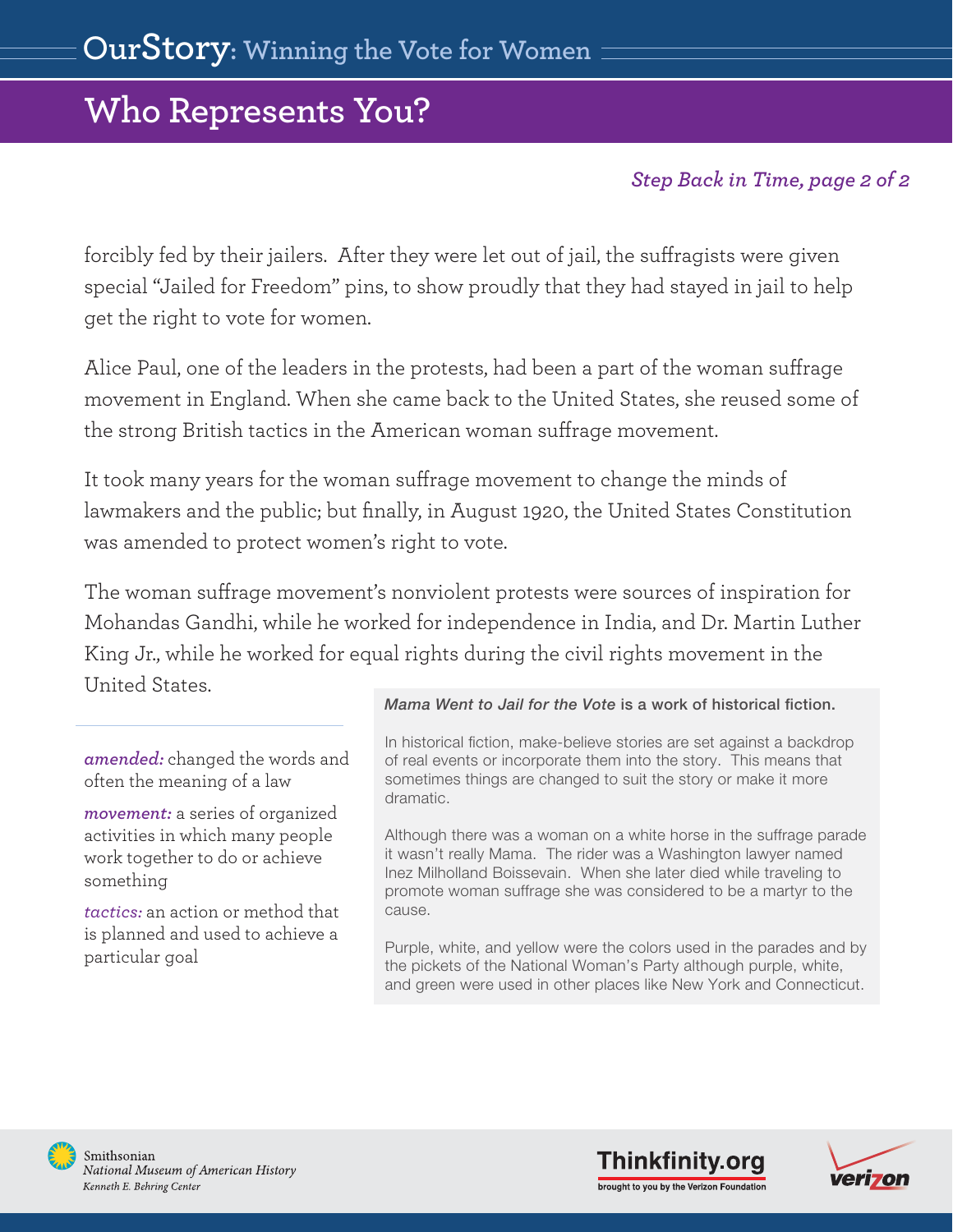### *Directions, page 1 of 4*

### <span id="page-4-0"></span>*For adults and kids to follow together.*

- 1. Read through the **[Step Back in Time](#page-2-0)** sheets or *Mama Went to Jail for the Vote*. What were people in the woman suffrage movement trying to achieve?
- 2. Visit the **[Quick Facts Web site](http://quickfacts.census.gov/qfd/)** (**http://quickfacts.census.gov/qfd/**) from the United States Census to find out what percent of your state is women. First, select your state from the map. Read from line 7 "Female persons, percent, (year)" and the first column of numbers to find the percent of females in your state. Record that percentage on the **[ThinkAbout](#page-8-0)** sheet.
	- For more challenge, compare the percent of females in your state to the percent of females in the nation (rightmost column). *Tip*

 Take a look at the address for the Census Web site. Do you notice the .gov in the address? Those letters mean that the United States government is publishing the information on this site. Many people trust the information they see that is published by the United States government.

- 3. Now figure out how many women represent you in Congress. Congress is made up of two parts: the House of Representatives and the Senate.
	- a. Visit the Web site for the **[House of Representatives](http://www.house.gov/house/MemberWWW_by_State.shtml)**  (**http://www.house.gov/house/MemberWWW\_by\_State.shtml**). Click on your state. Count the number of Representatives your state has in the House of Representatives. Record this number on your **[ThinkAbout](#page-8-0)** sheet.





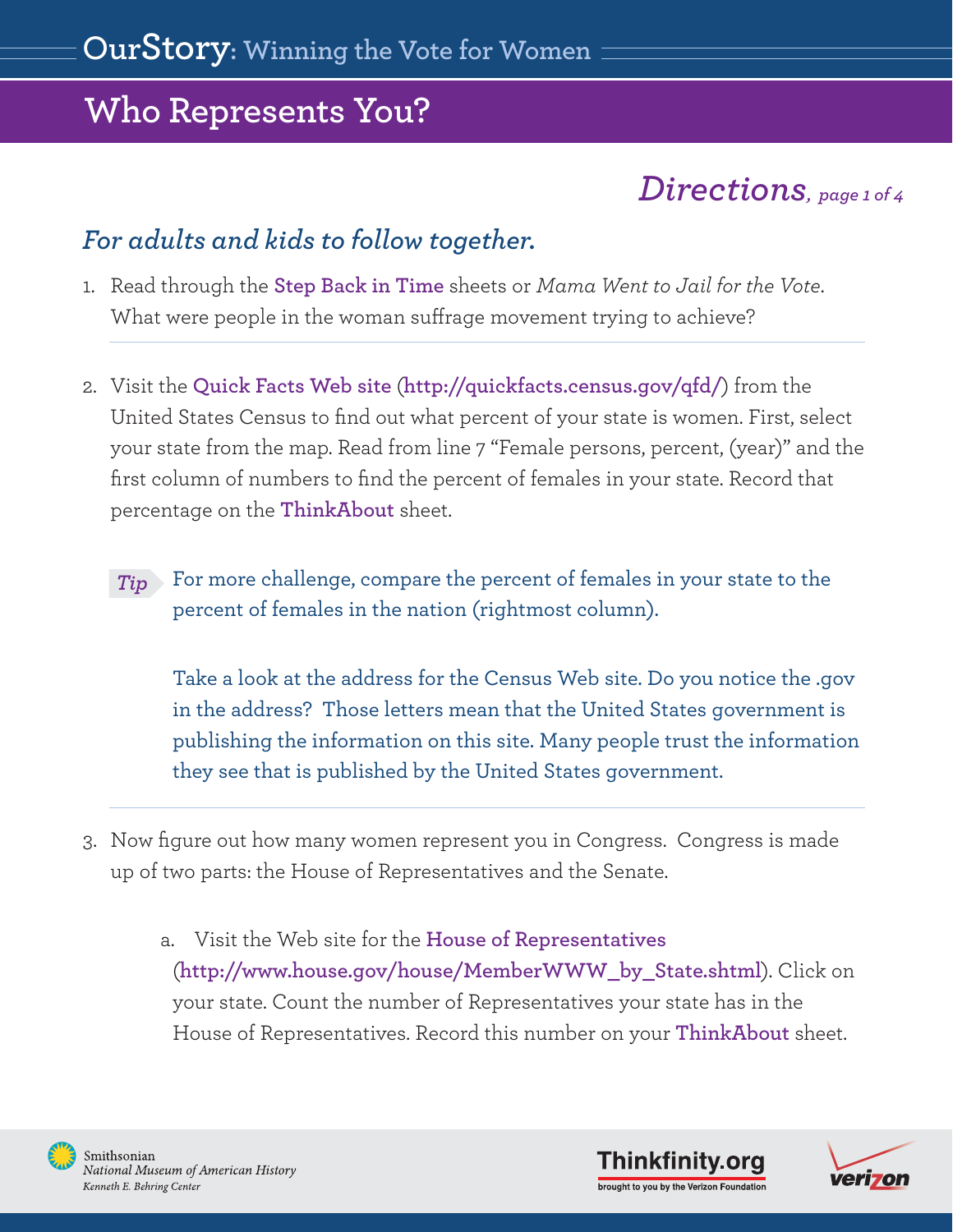### *Directions, page 2 of 4*

- b. Now count the number of Representatives from your state who are female. If you can't tell from the name of the Representative, click on the name to get more information and pictures of the Representative. Record the number of female Representatives from your state on your **[ThinkAbout](#page-8-0)** sheet.
- For more challenge, identify the Representative that represents your town *Tip*in Congress.

 From this site you can also write a letter to your Representative to express your views on an issue. On the top left corner of the site, there is a yellow icon that says "Write Your Representative."

Take a look at the address for this site. It is also a .gov site.

- c. Next, visit the Web site for the **[U.S. Senate](http://senate.gov/general/contact_information/senators_cfm.cfm)** (**http://senate.gov/general/ contact\_information/senators\_cfm.cfm**). Select your state from the drop down menu. Count the number of Senators for your state. Record this number on your **[ThinkAbout](#page-8-0)** sheet.
- d. Count the number of Senators from your state who are female. If you can't tell from the name of the Senator, click on the name to get more information and pictures of the Senator. Record the number of female Senators from your state on your **[ThinkAbout](#page-8-0)** sheet.

 All states have two Senators. How many states are there? Do the math *Tip* together to figure out how many Senators there are!





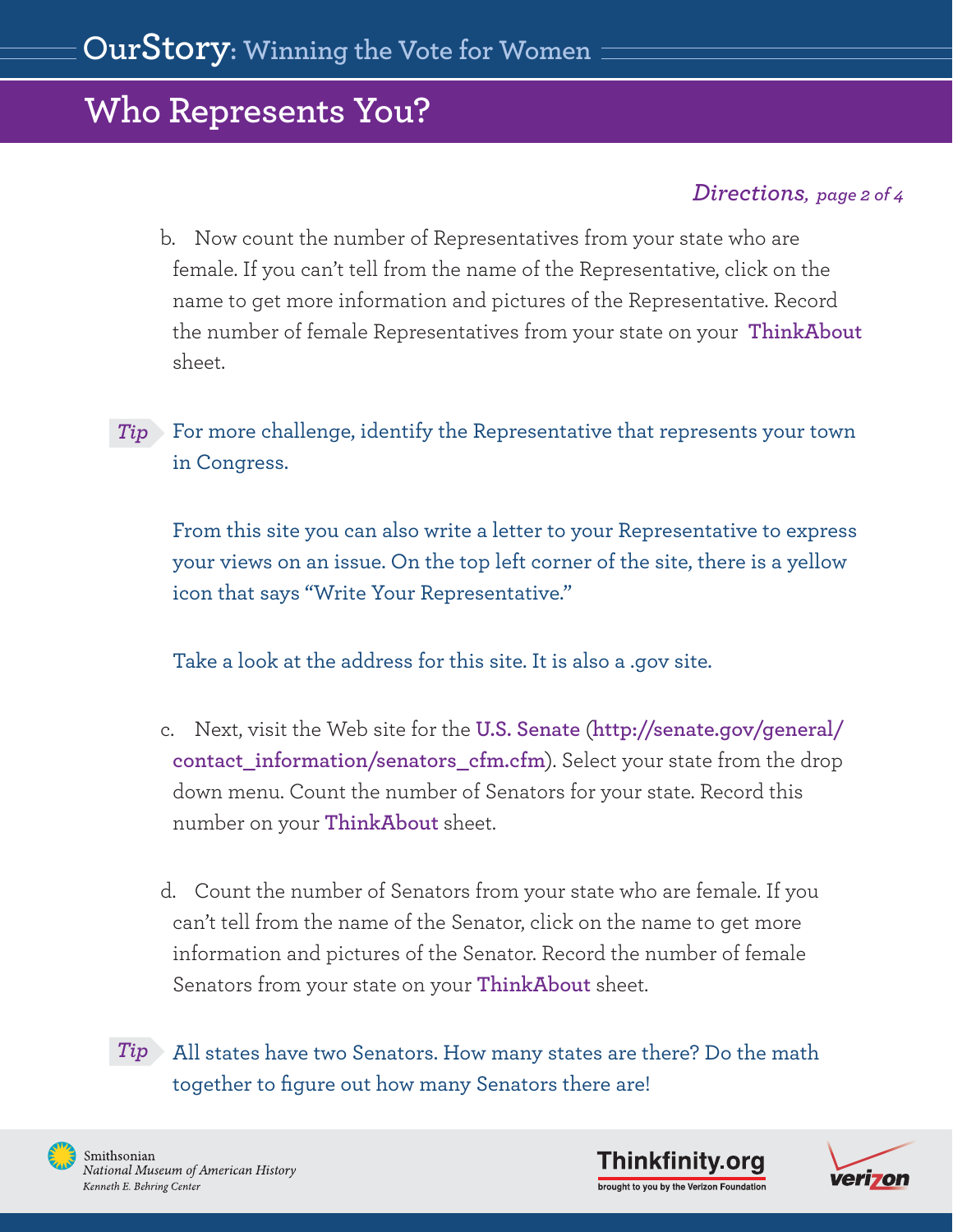### *Directions, page 3 of 4*

 You might notice that "American jurisdictions" such as the District of *Tip* Columbia (Washington, DC), Guam, and Puerto Rico do not have Senators.

- 4. Talk about what a "percent" means. See the **[Parent Guide](#page-0-0)** for a definition, and find examples of percentages at the bottom of the **[ThinkAbout](#page-8-0)** sheet.
	- Tip The National Council of Teachers of Mathematics Illuminations has more lessons to help children learn about fractions and percentages. To search these lessons, visit http://illuminations.nctm.org/.

 Children don't need to master the concept of percentages in order to complete the activity.

5. Next, visit the **[fractions model](http://illuminations.nctm.org/ActivityDetail.aspx?ID=45)** from the National Council of Teachers of Mathematics (**http://illuminations.nctm.org/ActivityDetail.aspx?ID=225**). This tool will help you show the information you have collected. Draw the circle charts you create on your **[ThinkAbout](#page-8-0)** sheet.

 For help using the fractions model for this activity, watch the tutorial at *Tip* http://americanhistory.si.edu/ourstory/v/fractionmodel.html.

To create a circle chart showing the percentage of women in your state, set the bottom slider to 100 and the top slider to the number you recorded on your **[ThinkAbout](#page-8-0)** sheet for question 1.

 The slider can only be set to whole numbers, so you might have to round up or down to the nearest whole number. *Tip*





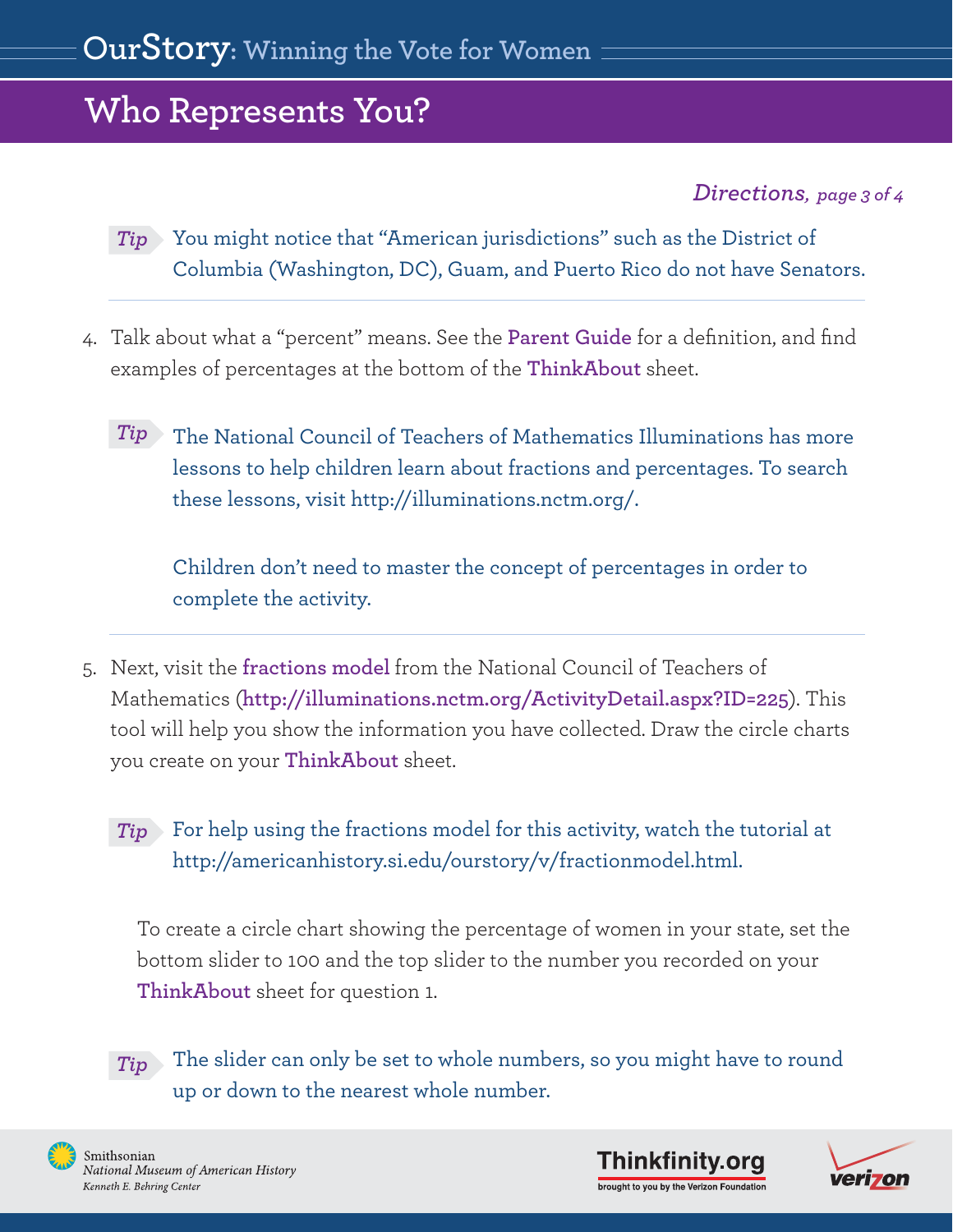### *Directions, page 4 of 4*

To create a circle chart showing the percentage of Congress people from your state who are female, set the bottom slider to the number you recorded on your **[ThinkAbout](#page-8-0)** sheet for question 4b and the top slider to the number you recorded on your **[ThinkAbout](#page-8-0)** sheet for question 4a.

- 6. Take a look at your two circle charts.
	- Are they similar or not?
	- Do you think that when women vote, they vote mostly for women candidates?
- 7. Talk about the information you have gathered:
	- Do you think it matters if the members of Congress from a state look like the people in their state?
	- Can male Congress people represent the way female voters feel about issues? Or the other way around?
	- What could you do if you want to change who represents you in Congress?

For more activities and information about *Mama Went to Jail for the Vote* and the woman suffrage movement, visit *http://americanhistory.si.edu/ourstory/activities/ surage/*.

*Mama Went to Jail for the Vote* by Kathleen Karr. Illustrations by Malene Laugesen. Used by permission of Hyperion Books for Children.





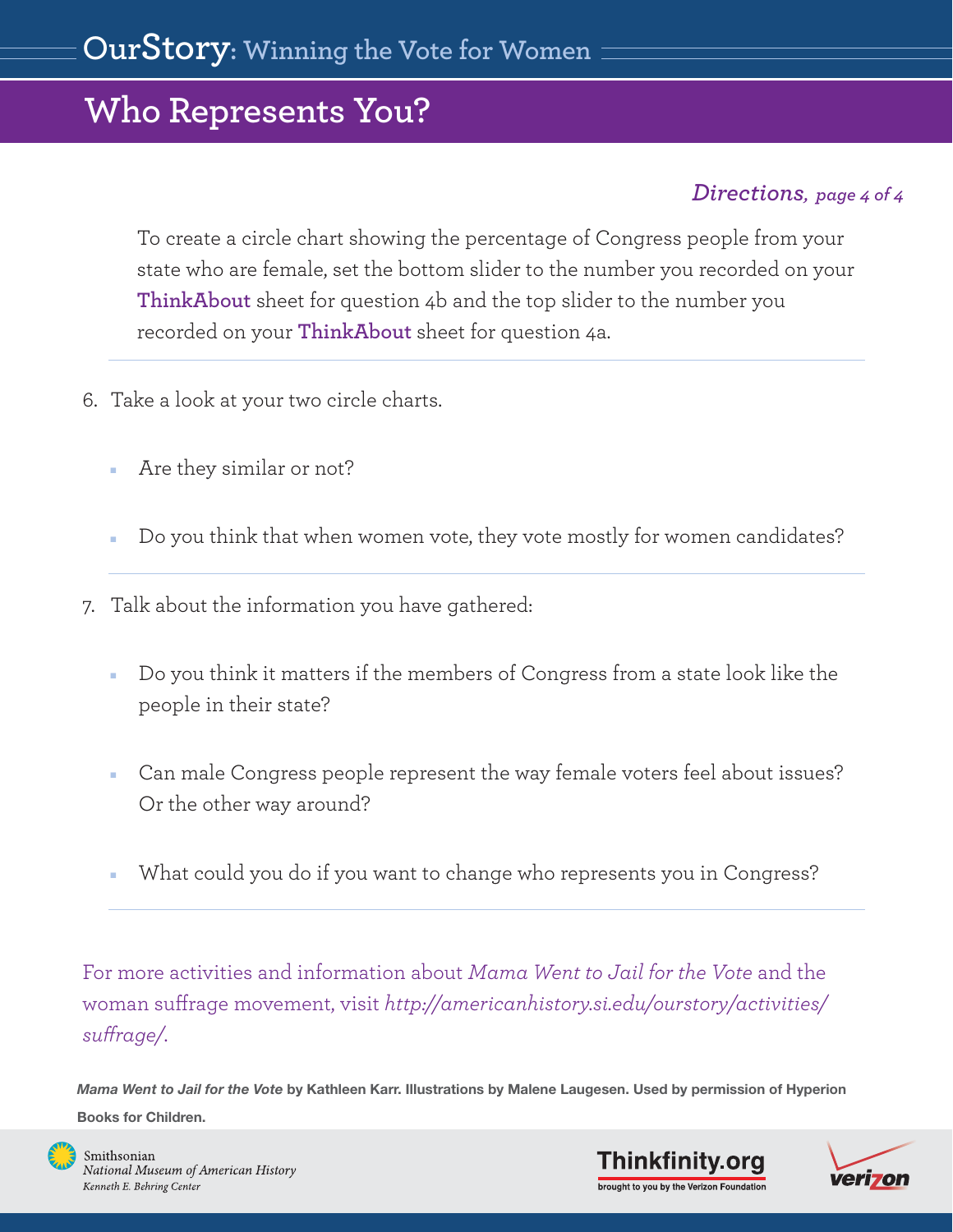# *ThinkAbout*

- <span id="page-8-0"></span>1. My state is \_\_\_\_% (percent) female.
- 2. My state has Elepresentatives in the House of Representatives. of those Representatives are female.
- 3. My state has \_\_\_ Senators in the Senate. \_\_\_ of those Senators are female.
- 4. Congress is made up of the Senate and the House of Representatives. All together, my state has \_\_\_\_ Congress people. \_\_\_ of those Congress people are female. a b
- 5. My Congress people are % female.
- 6. In the circles below, draw the circle charts that show the percentages of females in your state and female Congress people for your state.

Percentage of females in my state Percentage of female Congress



people for my state

Percent: one part in one hundred. For example:

- If 35 of the students in your school are girls and your school has 100 students, 35% of your school are girls. (35/100=35%)
- If there are 100 questions on your test and you get 90 correct, you are 90% correct on the test. (90/100=90%)

More information at *http://americanhistory.si.edu/ourstory/activities/suffrage/.*







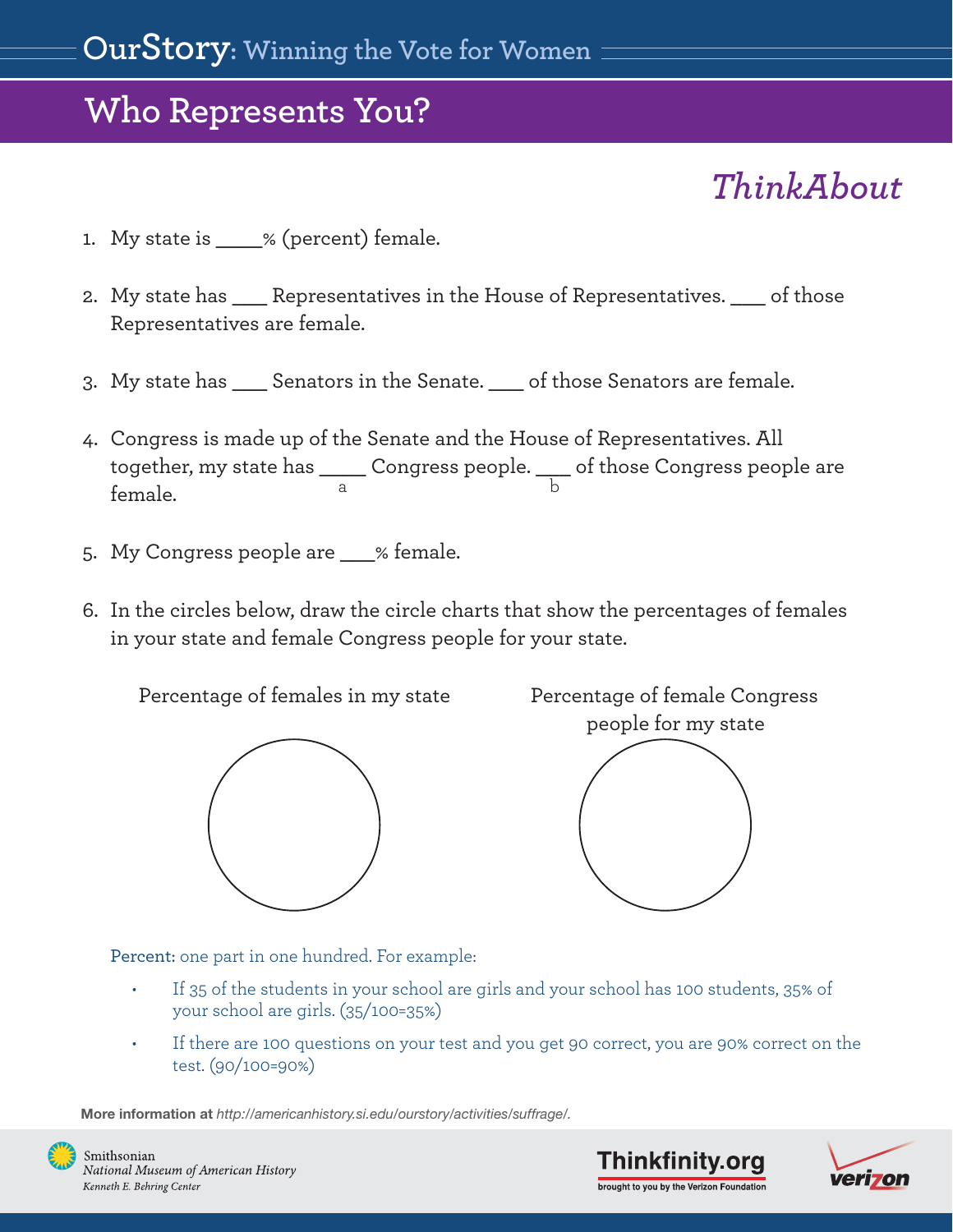# *For Teachers, page 1 of 2*

### *Read the ["Parent Guide" a](#page-0-0)nd ["Directions" sheets](#page-4-0) for step-by-step instructions.*

#### **OBJECTIVES**

The students will be better able to:

- Compare the percentage of women in their state to the number of women representing their state in Congress.
- Create and understand fractions and percentages.
- Create and understand pie graphs.

#### STUDENT PERFORMANCE CRITERIA

- Records accurate information from Web research.
- Inputs information into Fraction Model.
- Reproduces, in sketches, the pie graphs developed on the Fraction Model.

#### **STANDARDS**

### *NCHS History Standards*

### *K-4 Historical Thinking Standards*

2G: Draw upon the visual and mathematical data presented in graphs.

### *K-4 Historical Content Standards*

2A: The student understands the history of his or her local community.

4A: Demonstrate understanding of how the United States government was formed and of the nation's basic democratic principles set forth in the Declaration of Independence and the Constitution.

### *21st-Century Skills*

*Information, Media, and Technology Skills*

■ Information Literacy